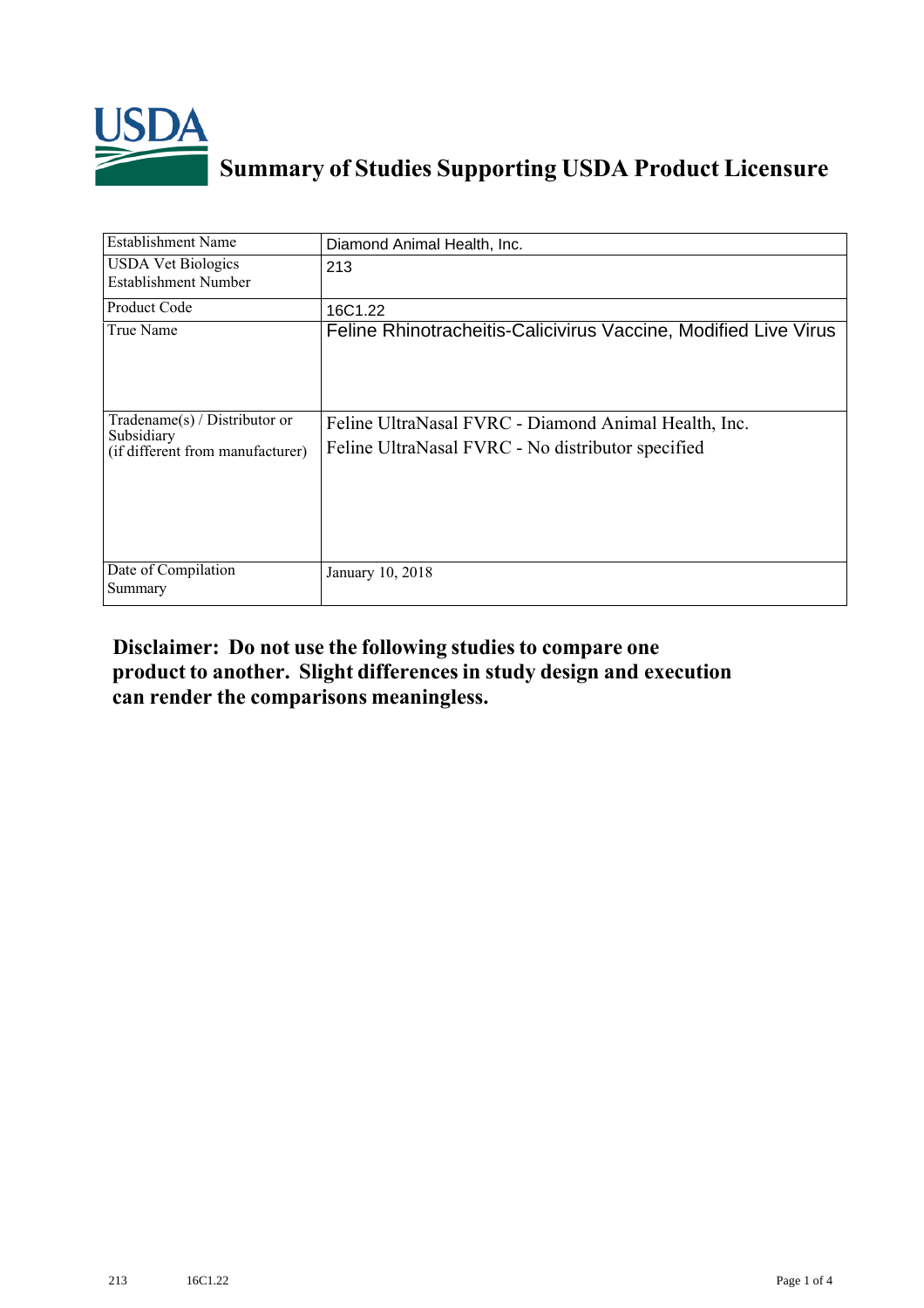| <b>Study Type</b>              | Efficacy                                                                                                                                                                                                                                                                                                                    |
|--------------------------------|-----------------------------------------------------------------------------------------------------------------------------------------------------------------------------------------------------------------------------------------------------------------------------------------------------------------------------|
|                                |                                                                                                                                                                                                                                                                                                                             |
| <b>Pertaining to</b>           | Feline calicivirus (FCV)                                                                                                                                                                                                                                                                                                    |
| <b>Study Purpose</b>           | Efficacy against respiratory disease                                                                                                                                                                                                                                                                                        |
| <b>Product Administration</b>  | Intranasal                                                                                                                                                                                                                                                                                                                  |
| <b>Study Animals</b>           | Feline                                                                                                                                                                                                                                                                                                                      |
| <b>Challenge Description</b>   |                                                                                                                                                                                                                                                                                                                             |
| <b>Interval observed after</b> |                                                                                                                                                                                                                                                                                                                             |
| challenge                      |                                                                                                                                                                                                                                                                                                                             |
| <b>Results</b>                 | Study data were evaluated by USDA-APHIS prior to product<br>licensure and met regulatory standards for acceptance at the time<br>of submission. No data are published because this study was<br>submitted to USDA-APHIS prior to January 1, 2007, and APHIS<br>only requires publication of data submitted after that date. |
| <b>USDA Approval Date</b>      | FCV October 22, 2002.                                                                                                                                                                                                                                                                                                       |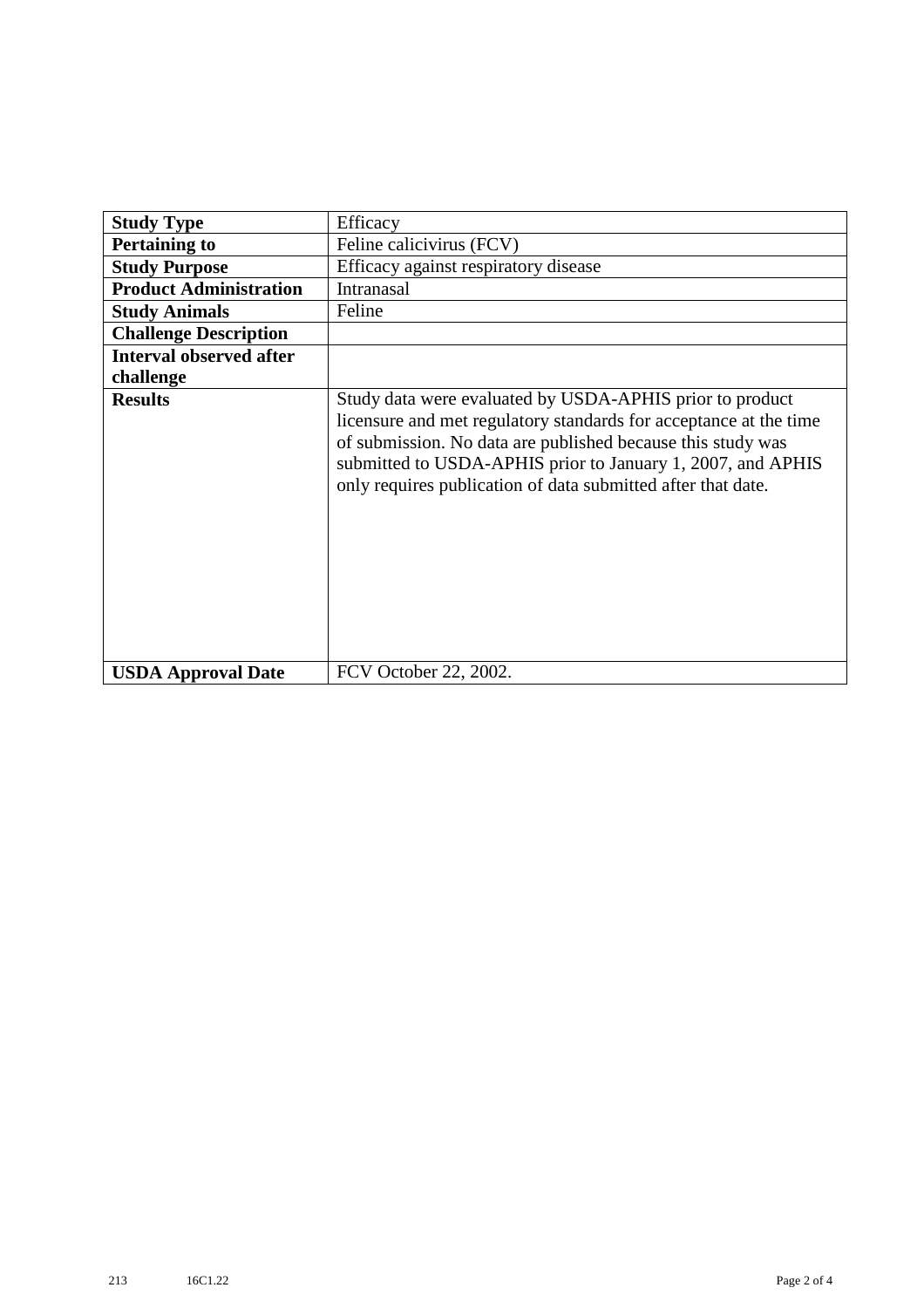| <b>Study Type</b>              | Efficacy                                                                                                                                                                                                                                                                                                                    |
|--------------------------------|-----------------------------------------------------------------------------------------------------------------------------------------------------------------------------------------------------------------------------------------------------------------------------------------------------------------------------|
| <b>Pertaining to</b>           | Feline herpesvirus-1 virus (FHV)/feline rhinotracheitis virus                                                                                                                                                                                                                                                               |
|                                | (FRV)                                                                                                                                                                                                                                                                                                                       |
| <b>Study Purpose</b>           | Efficacy against respiratory disease                                                                                                                                                                                                                                                                                        |
| <b>Product Administration</b>  | Intranasal                                                                                                                                                                                                                                                                                                                  |
| <b>Study Animals</b>           | Feline                                                                                                                                                                                                                                                                                                                      |
| <b>Challenge Description</b>   |                                                                                                                                                                                                                                                                                                                             |
| <b>Interval observed after</b> |                                                                                                                                                                                                                                                                                                                             |
| challenge                      |                                                                                                                                                                                                                                                                                                                             |
| <b>Results</b>                 | Study data were evaluated by USDA-APHIS prior to product<br>licensure and met regulatory standards for acceptance at the time<br>of submission. No data are published because this study was<br>submitted to USDA-APHIS prior to January 1, 2007, and APHIS<br>only requires publication of data submitted after that date. |
| <b>USDA Approval Date</b>      | FHV-1-October 22, 2002.                                                                                                                                                                                                                                                                                                     |